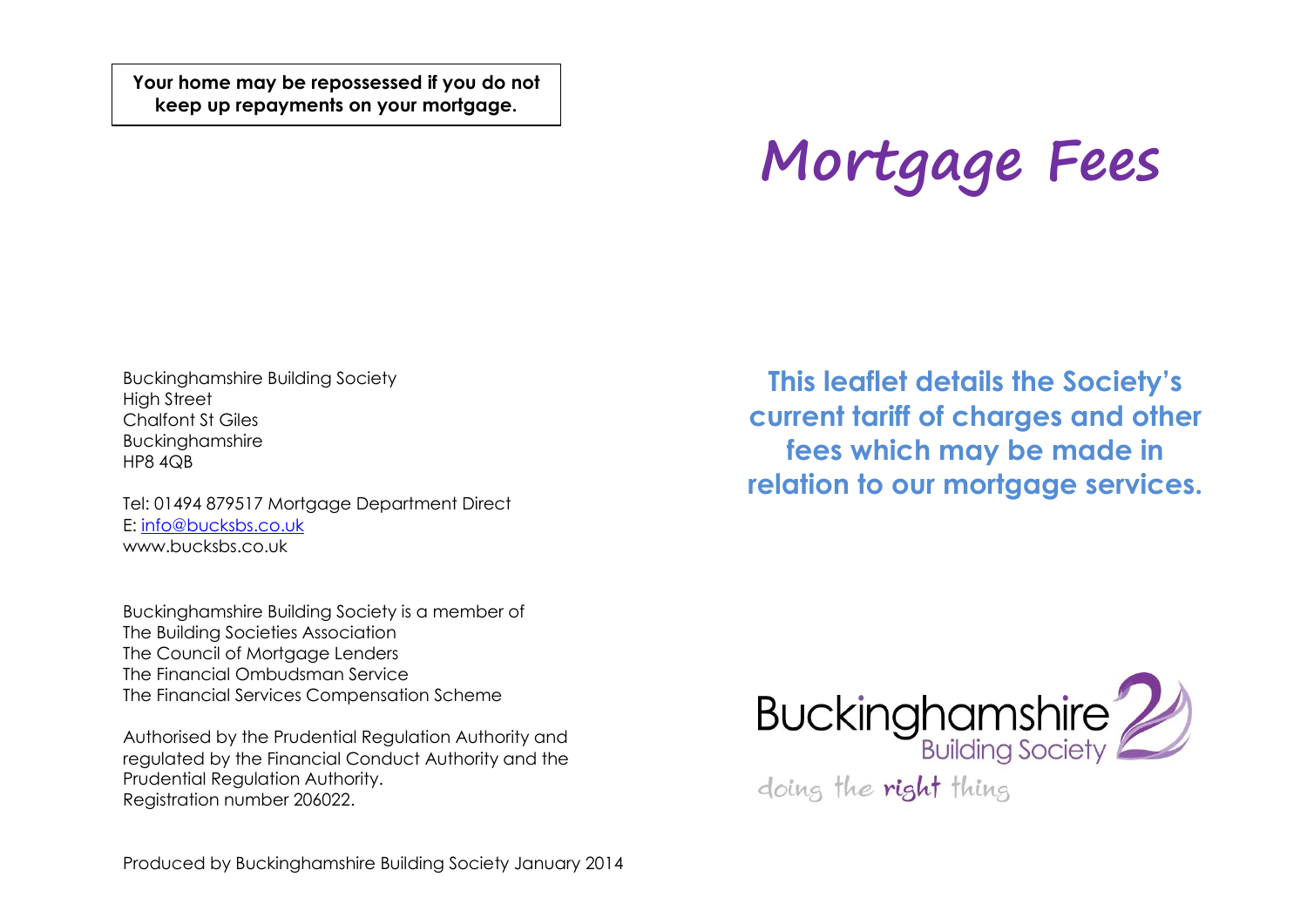### **Valuation Fee**

| Purchase Price / Estimated | Fee (VAT   |
|----------------------------|------------|
| Value Not Exceeding        | inc.)      |
| £50,000                    | £82        |
| £75,000                    | £115       |
| £100,000                   | £130       |
| £125,000                   | £145       |
| £150,000                   | £160       |
| £175,000                   | £175       |
| £200,000                   | £185       |
| £250,000                   | £205       |
| £300,000                   | £255       |
| £400,000                   | £310       |
| £450,000                   | £360       |
| £500,000                   | £410       |
| £600,000                   | £485       |
| £700,000                   | £565       |
| £800,000                   | £640       |
| £900,000                   | £715       |
| £1,000,000                 | £795       |
| £1,250,000                 | £945       |
| £1,500,000                 | £1,100     |
| £1,750,000                 | £1,250     |
| £2,000,000                 | £1,405     |
| Over £2,000,000            | Negotiable |

The fees quoted above relate only to the basic valuation which is required to enable the Society to assess whether the property is suitable security for the mortgage you require. If you are purchasing a property, it is strongly recommended that you consider obtaining either a Homebuyer's Report or Full Structural Survey. Please advise the Society of your choice on the mortgage application form.

## **Mortgage Tariff of Charges**

| Mortgage Questionnaire                               | £75        |
|------------------------------------------------------|------------|
| Conversion of account to alternative repayment basis | £75        |
| Extending account term                               | £50        |
| Agreement of letting property                        | £100       |
| Mortgage discharge fee                               | £100       |
| Deeds release fee                                    | £25        |
| Copy of deeds                                        | £25        |
| Consent to second charge                             | £25        |
| Redemption statement $-3rd$ request + subsequent     | £25        |
| Mortgage re-offer - Re-issue maximum                 | £50        |
| Deed of transfer                                     | £100       |
| Release of security                                  | £50        |
| Product transfer fee                                 | £50        |
| Further advance fee up to £100,000                   | £100       |
| Further advance fee over £100,000                    | negotiable |
| Capital raising minimum                              | £100       |
| Reinspection fee                                     | At cost    |
| Arrears letter                                       | £25        |
| Arrears referred to Solicitor                        | £125       |
| Broken arrangement                                   | £35        |
| Solicitor fees                                       | At cost    |
| Possession fee                                       | £350       |
| Possession sale                                      | £150       |
| Non payment of ground rent                           | £50        |
| Non payment of service / management charge           | £50        |
| Non payment of insurance premiums                    | £25        |
| Duplicate mortgage statement                         | £20        |
| Closed / redeemed mortgage statement                 | £20        |
| Certificate of interest paid                         | £20        |
| Copy of personal records                             | £10        |
| Unpaid cheque                                        | £25        |
| Unpaid direct debit                                  | £25        |
| <b>CHAPS</b> transfer fee                            | £25        |